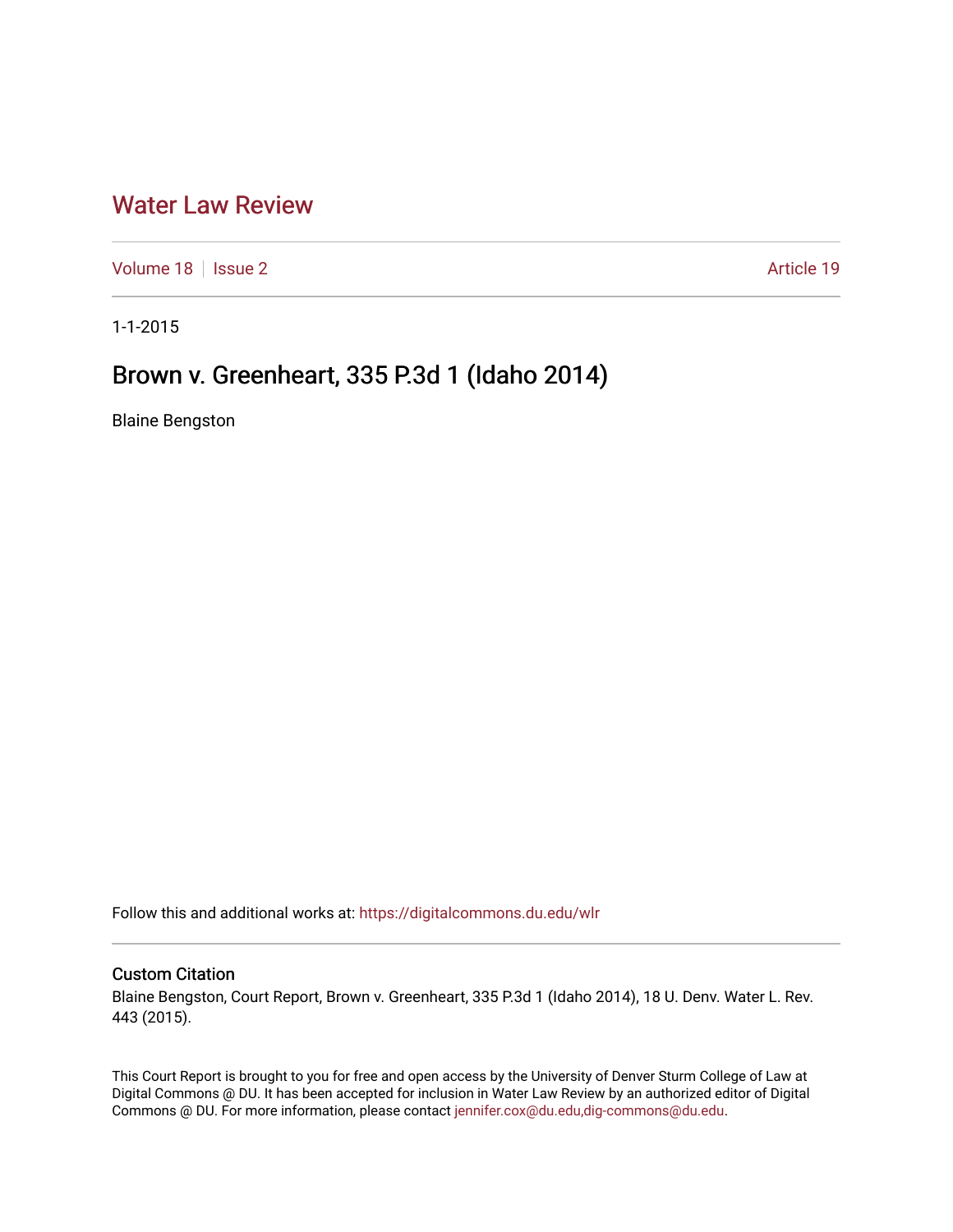way to the Chattooga. However, the Court noted that the Forest Service's 2012 decision only authorized floating on portions of the river that are downstream from the Rust family's property. Accordingly, the Court characterized this concern, and any associated environmental impact, as too speculative to require NEPA analysis.

Last, the Court quickly addressed" whether the district court had erred in limiting the scope of ForestWatch's intervention. On appeal, ForestWatch attempted to depart from its assigied role of defending the Forest Service's remaining restrictions and instead challenge the Forest Service's decision to permit any floating at all under NEPA and the WSRA. The Court declined to address these new arguments on appeal, and found that the only issue ForestWatch could properly raise on appeal was the district court's decision to limit its scope of intervention. The parties disputed the proper standard of review, but the Court deternined, and ForestWatch's counsel admitted at oral argument, that a review of the district court's decision to limit ForestWatch's intervention ultimately hinged on whether the decision was fundamentally un-Fair. Because the district court preserved ForestWatch's opportunity to raise its NEPA and WSRA claims in a pending lawsuit related to the matter, and carefully limited its decision to insulate ForestWatch's claims against the Forest Service, the Court found no evidence of fundamental unfairness.

Accordingly, the Court dismissed all challenges brought against the Forest Service by American Whitewater, the Rust family, and ForestWatch, and held that the Forest Service's WSR management and oversight plan for the Chattooga' River was not arbitrary and capricious under the APA, that the Forest Service's WSR management and oversight plan complied with the WSRA, and that the Forest Service's analysis satisfied NEPA.

*R. Co/well*

## **STATE COURTS**

## **IDAHO**

**Brown v. Greenheart, 335 P.3d 1 (Idaho 2014) (holding (i)** the statute of limitations for a quiet title action does not begin to run until a party claims a right in property that is adverse to another; (ii) the statute of limitations for mutual mistake does. not begin to run until the fdcts constituting the mistake are discovered, not when the mistake is discoverable; (iii) the plaintiffs adequately pleaded the issue of mutual mistake; and (iv) the property conveyance was ambiguous and, therefore, the trial court did not err in considering extrinsic evidence to resolve the anbiguity).

Jay Brown and Christine Hopson-Brown owned a 320-acre parcel of land in Elmore County, Idaho ("Brown Property"). In 2000, the Snake River Basin **Ad** judication Court decreed water rights associated with the parcel to the Browns. The rights authorized the Browns to irrigate a total of 287 acres. In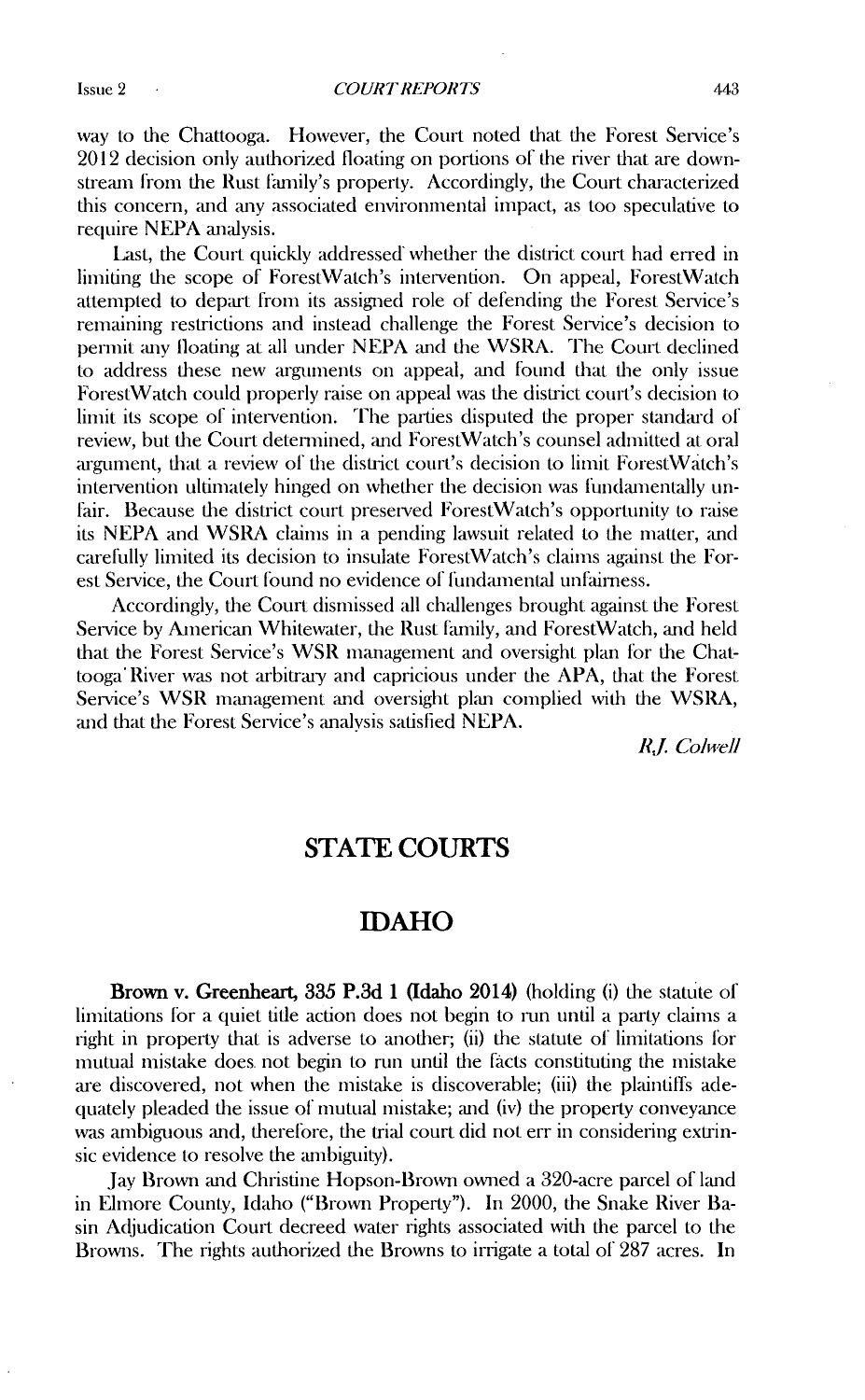2003, the Browns agreed to idle 160 acres of their property from irrigation and lease the associated water rights to the Idaho Water Resource Board. Three years later, the Browns listed sixty unirrigated acres of their property for sale, communicating to their real estate agent that they did not wish to transfer any water rights with the listed sixty acres.

Augusta Greenheart purchased the sixty acres of land from the Browns. The real estate agent verbally informed Greenheart that the land was "dry," and that there were no water rights associated with the property. The purchase and sale agreement included two provisions about the associated water rights. The first provision stated: "Seller represents that the property does have the following utilities, improvements, & other rights available." The provision was marked "not applicable." The second provision, paragraph 16, stated: "WATER RIGHTS: Description of water rights, water systems, wells springs, water, ditches, ditch rights, etc. if any, that are appurtenant thereto that are on or used in connection with the premises and shall be included in the sale unless otherwise provided herein." This provision was left blank. Additionally, in the Seller's Disclosure Form accompanying the purchase and sale agreement, the parties marked the disclosure "Irrigation water provided by" as not applicable.

In 2007, First American Title prepared a warranty deed conveying the sixty-acre piece of land to Greenheart, granting the premises "with their appurtenances." Soon after, Greenheart noticed that, contrary to the conversations she had with the real estate agent and the Browns, her new property was classified as irrigated agriculture for tax purposes. Greenheart submitted a challenge with the Elmore County Board of Equalization to have the property classilied as dry-grazing. The Elmore County Board of Equalization adjusted the classification, which decreased her taxes by six hundred dollars annually.

In 2012, the City of Mountain Home entered into discussions with the Browns to purchase their water rights for two thousand dollars per acre. During the negotiations, the Browns' attorney notified the city that the Browns might have conveyed some of their water rights to Greenheart during the 2006 sale because of the "appurtenances" language contained in the 2007 warranty deed. After the Browns notified Greenheart of the possible mistake, Greenheart filed a notice of change of water right ownership with the Idaho Department of Water Resources ("IDWR"). IDWR approved Greenheart's request, granting her ownership of a portion of the Browns' water rights.

The Browns filed a quiet title action "and sought declaratory judgment that they owned the water rights because the claim that the water rights passed under the appurtenances clause of the warranty deed was rebuffed by facts demonstrating that the parties did not intend to convey water rights." The district court found that inclusion of the appurtenance language in the warranty deed was based on a mutual mistake between the parties, that the Browns were entitled to equitable relief on the grounds of quasi-estoppel and waiver, and entered a judgment reforming the warranty deed to reserve the water rights to the Browns.

On appeal, the Supreme Court of Idaho ("Court") first addressed Greenheart's contention that the Browns' quiet title action and mutual mistake claim were both time-barred. The Court agreed with the district court and held that the statute of limitations provided in Idaho Code section 5-224 did not pro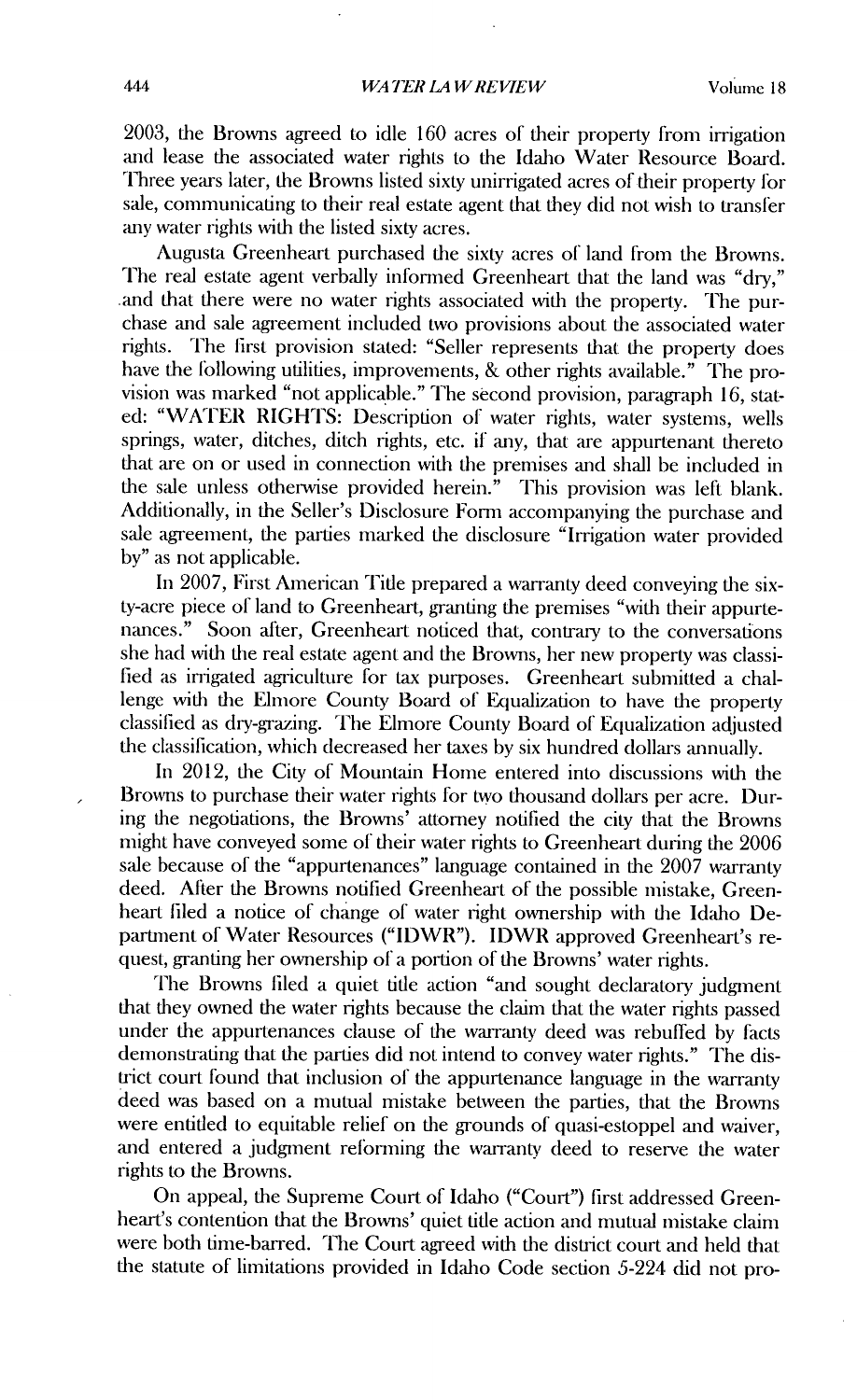hibit the Browns' quiet title action. The court noted that a cause of action for quiet title does not begin until a party "claims an interest in property 'adverse to' another." The Court determined that the statute of limitations period did not begin to rin until Greenheart asserted a claim to the water rights by **filing** the notice to change ownership with the IDWR.

The Court also rejected Greenheart's assertion that the three-year statute of limnitations provided in Idaho Code section 5-218(4) prohibited the Browns' mutual mistake claim. Greenheart argued that the Court should adopt "a bright line rule that a party is expected to realize the alleged fraud or mistake at the time of execution of a deed." In refusing to adopt such a rule, the Court noted that the statute expressly states a cause of action does not accrue "until the discovery, by the aggrieved party, of the facts constituting the fraud or mistake." The Court held that this did not occur until the Browns' attorney discovered the mistake in 2012. Prior to that, both parties had operated under the assumption that the sale did not transfer water rights. Greenheart failed to produce evidence to the contrary.

Next, the court addressed the Brown's mutual mistake claim. The district court ruled that the Browns were entitled to reformation of the deed based on mutual mistake. The district court found that "both parties shared a vital misconception about the water rights **...** and that the misconception was so substantial and fundamental as to deleat the object of the parties, which was die sale of dry-grazing land." Greenheart did not challenge the factual basis of the district court's ruling, but argued that the district court erred because die Browns did not plead mutual mistake, or in the alternative, that they did not plead mutfial mistake with sufficient particularity. The Court disagreed and found that the Browns sufficiently pleaded the mutual mistake claim and that Greenheart had adequate notice that the issue would be litigated.

Greenheart also asserted a negligence claim against the Browns, arguing that they were negligent in protecting their interests in the water rights by not seeking legal advice during the sale. The district court concluded that the Browns acted reasonably because they sought the assistance of a licensed rcal estate agent. Because the district court's discussion of negligence was only in the context of the statute of limitations argument, Greenheart's independent negligence claim was being raised for the first time on appeal and the Court declined to address it.

Last, Greenheart appealed the district court's decision that the purchase and sale agreement was ambiguous. The Court noted that, "[a] contract term is ambiguous when there are two different, reasonable interpretations of the language." The Court held that the district court did not err in finding paragraph 16-providing for a "[djescription of water rights **...** if any, that are appurtenant thereto that are now on or used in connection with the premises and shall be included in the sale unless otherwise provided herein"ambiguous because the tenn "herein" is inherently ambiguous. The Court also held that the agreement was ambiguous as to whether water rights were transferred, because the Browns checked the box indicating that a water rights transfer fee was not applicable. The Court stated that, "Jijf water rights were intended to be transferred, then the payment of the transfer fee would very much be applicable." As a result, the Court held that the district court did not err in considering extrinsic evidence to resolve the ambiguity.